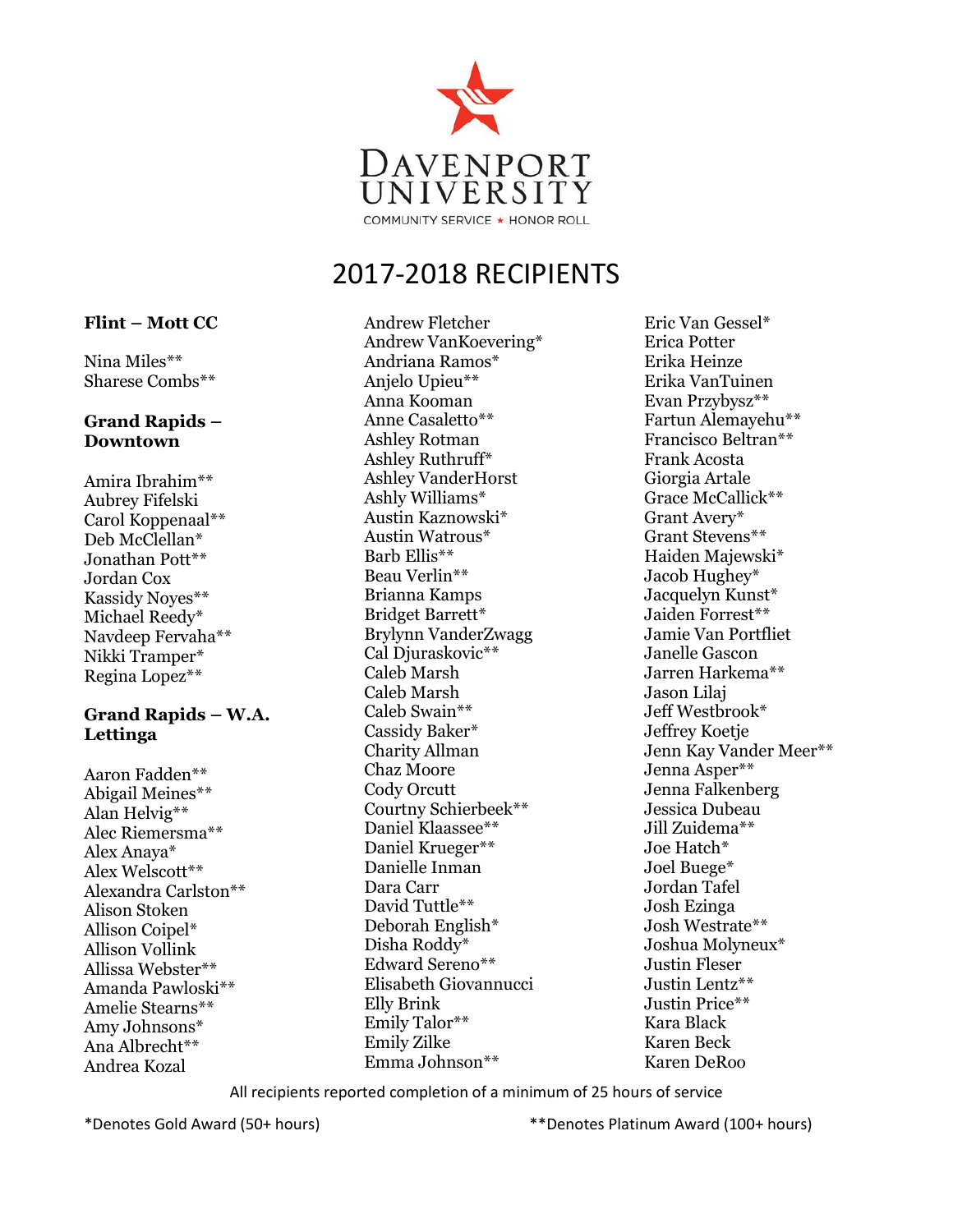

#### **Grand Rapids – W.A. Lettinga (cont.)**

Kari Lindsay\*\* Karl Stout\* Katelyn Wilson Katia Garcia Katie Dubro\* Kay Marie Trenshaw\*\* Kelli Weighmink\*\* Kelly Hernandez Kendall Flannery\* Kiersten Holstege\*\* Kirsten Boender\* Kristen Hallock Kristina Stolcenberg\*\* Krystina Dunston Kyle White\*\* Kyleigh Nelson Laura Bouwkamp Lawrence Wilson\*\* Leah Symons Leon Crawford Leonte Degraffenreid\*\* Levi Six\*\* Linsey Raterink Lisa Hyma\*\* Lorrin McCarty\* Lovedie Pierre\* Lucas Bui\* Lucas Hall Lydia Korson\* Lynden Hamstra Madeleine Zayan Madhav Pokhrel\*\* Maiyulah Partee Makaila Spenser Matther Moroniak\*\* Max Huizenga\*

McKenzie Jackson\* Megan Blauwkamp\* Megan Richards\*\* Michele Zimmerman Micki Pitcher\*\* Mikayla Mallery Mohamed Haji\* Molly Ignasiak\* Morgan Austin\* Natalie Stockel Natalie Vander Ark Nathan Abbott\*\* Noah French\*\* Paige Gould Phuong Tran\*\* Reagan Rackes\*\* Renee Fortnam Ross Beyer\* Ryan Attema\* Sarah Wendling\* Sean Murphy\*\* Shawn Bates\* Shawn Dymond Shaye Rogers\* Shelby Nichoson Sherri Billington\*\* Sheryl Mathew Shynay Sheridan Stefana Rusu Steven Ayers\* Taylor Bondeson Tori Watters\*\* Tracey Fredricks\*\* Tyler Frye\*\* Tyler Jensen\* Victor Shaver Vince Relf Vivian Russell William Prins\*\*

Zach Hammel-Brown\* Zachary Fox Zoey Hoffman\*\*

## **Holland**

Belinda Reyes Dania Rocha\*\* Dennis Blauwkamp\* Ethan Meyers Jayne Macomber\*\* Karla Nesbitt Katelyn Byma Kristi Piccard Leslie Franklin\*\* Matthew Bosch\*\* Michael Brown\*\* Myrissa Bush Peri Phillipi\*\* Ryenn Dixon\*\* Souriphanh Chavez\*\* Sushine Baillargeon-Smith

## **Kalamazoo – KVCC**

Derek Delange\* Erna Huremovic\*\* Jamie Felton Jessica Mion\*\* Joseph Lassin\*\* Kelly Scott\*\* Nicole Wilkins

## **Lansing**

Abbas Kang\*\* Anh-Thu Tran\* Anita Scott\* Anna Kaiser

All recipients reported completion of a minimum of 25 hours of service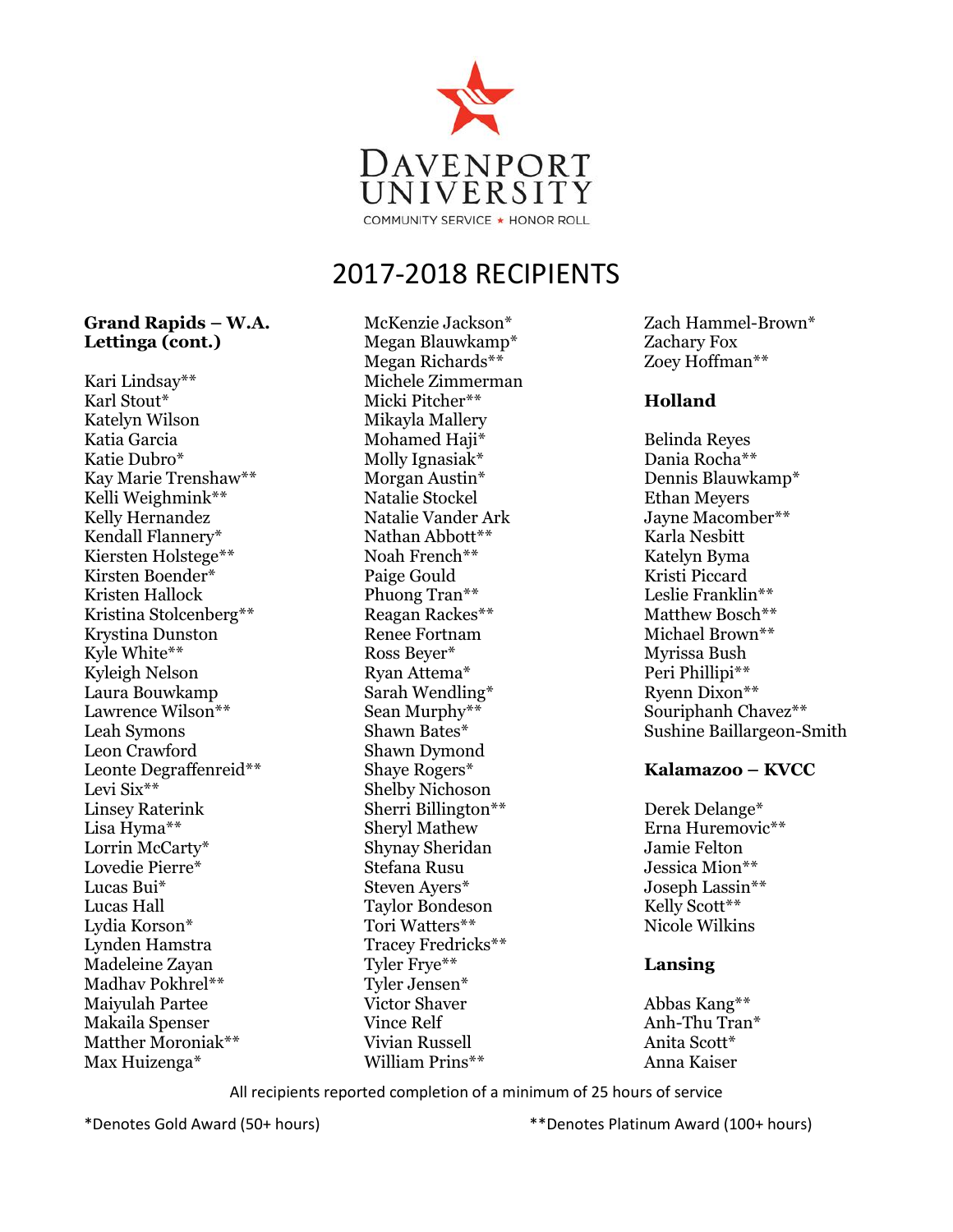

Tori Kletke\* Zachary Delgado\*\* Zane Gedaoun

#### **Livonia**

Alaa Jomaa\*\* Ali Khalil\*\* Brett Radlicki\* Connie Yoshikawa\* Debora Wilson\*\* Eugen Tamon\* John Johnson\*\* Joshua Scripko\*\* Kathy Johnson\* Kevin Beard\*\* LaToya Jackson\*\* Lisa Marten\* Nichole Clay\*\* Sofia Nikollbibaj\* Suzan Yassine\*

## **Midland**

Anna Wentzloff\* Cherina Johnson\*\* Christine Clark Elizabeth Waskevich Emily Huepenbecker\*\* Francesca Kovach\*\* James Nestell\*\* John Macheso\* Joshua Soper\* Katelin Ivison\* Lyn Sweeny\* MaryJane Malacara\*\* Megan Gaffney\* Miranda Grimley Nicole Killey

Paula Hendrix\*\* Roland Thomas\*\* Shana Fisk\*\* Theressa Clark\* Trisha Regan\*\* Whittney McCray\*

## **Online**

Ahmed Moussa\*\* Akia Burnett\*\* Ali Shahid Alicia Allen Alisha Barnes\*\* Amber Stansberry Amy Thomas\*\* Ananda Jenkins Angela Clay\*\* Anna Gonzalez-Ruiz April McCain Ashley Bosleu\* Ashley Martynec\* Bailey VanSloten\* Becky Brandt\*\* Brandie Gray\*\* Breanna Owens\*\* Brenda Humphrey\*\* Bridget Cinco\*\* Caroline Randall Chika Jennifer Nkachukwu\*\* Christianna Dunn\*\* Christina Hill\* Christine Plummer\*\* Christine Shettler\* Craig Staton\* Darin Weller\*\* Darlene James-Runnels\*\* Debra Robidoux Denisha Klinger

All recipients reported completion of a minimum of 25 hours of service

Ashley Kuykendoll\* Brad Redinger\* Carmen Gauna Cassia Wolfe\*\* Chloe Wartenbe Chris VanArsdall\*\* Damber Magar\*\* Dawn Plenar\* Dawn Salo

Derek Freridge\*\* Jared Geller\*\* Jayme King\*\* Jennifer Gonzales\* Jennifer Moore\*\* Joann Kern Josh Gibson Josiah Wolf\*\* Kali Wynsma Kristine Spitzer Kuana School\* LaTora Walker\* Longster Kemngang\* Madison Palmer\*\* Makayla Kyte MaryLynn Owen Maureen Brendahl\*\* Megan Dangremond\*\*

Melissa Roy Micheala Brown\* Michelle Lewis\*\* Michelle Rosales Mindy Badgley\* Patricia Dyal\* Rachel Satterelli\*\* Rachel Sonday\*\* Rebecca Nobles\*\* Ronna Rummer\* Tammy Couthen\* Tia Emenhiser\*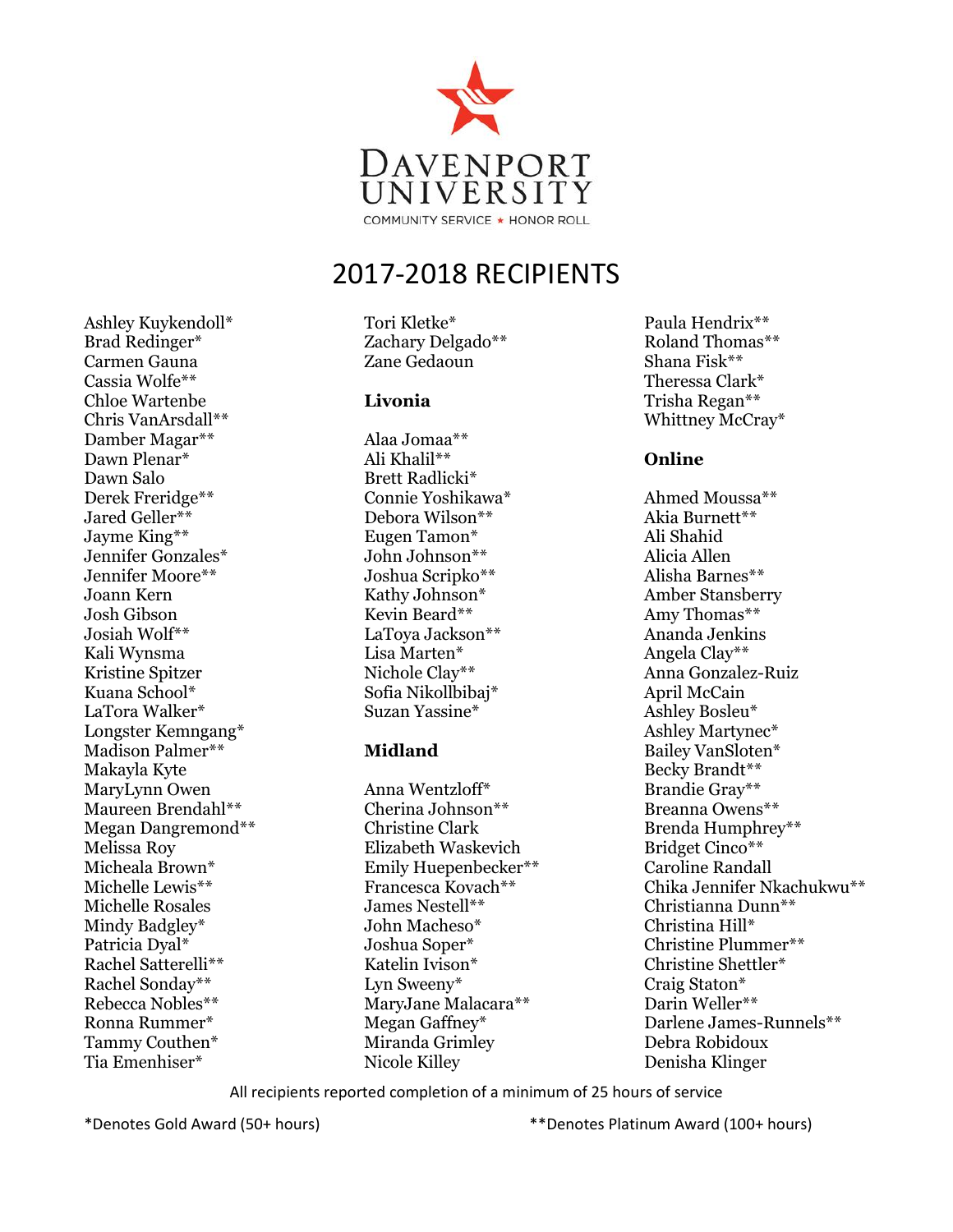

#### **Online (cont.)**

Donna Koprek\*\* Elliott Schipper Emily Sweeney\*\* Ernest Trotman Fenil Patel\*\* Gabrielle Buxton\* Greg Engbers\* Hannah Hillier Heather Church Heather Nelson Heidi Stutzman Hillary Mullennix\*\* Ihab Abukanan\*\* Jason Kasiorek\*\* Jennifer Dunavant Jessica Robitaille\*\* Jimmy Yun\* Jon Matzov\* Joseph Baumgartner Joseph Hall\*\* Joyangel Eborka\*\* Katie Birgy\* Kelly Dishaw Kelly Pairan Kelly York Krista Maynard\*\* Leah Bristol\*\* Leyanet Gonzalez Lisa Collins Mohbod Golshani Mandi Severn\*\* Manpreet Kaur\* Mark Byerley\* Mark Fiedler\*\* Mark Vander Velde Mark Vang\* Matthew Litts\*\*

Melissa Lasley\*\* Melissa Wangler Michael Johnson\*\* Michael Van Vels\*\* Michaela Davert Michaelle Cherisol\*\* Michelle Ziemer\*\* Mirela Uruc\*\* Mitchell Tse\*\* Mohit Sharma\* Nausheen Zainulabeddin\*\* Nekeyua Richardson Niravkumar Patel\* Nyrie Mann\* Palwasha Aioby Pamela Burgess Patricia Bradley\* Patrycja Gawlik\* Raagini Subramaniam\* Rajita Dnyate Razia Crosby\*\* Reese Gilbert\* Reginald Kirkland Ryan Elbaba\*\* Ryan Peebles\*\* Samantha Barrett\*\* Sara Qualls\* Sarah Brooks\*\* Scott Hillard\*\* Selina Osei Shandis Button\* Sharon Ekume\*\* Shawna Groendal\*\* Shirin Gilmore\* Stacy Johnson\*\* Sumit Bose\*\* Susan Rohn\*\* Tanya Bannerman Taran Reynolds\*\*

Thomas Faulkner\*\* Tieanna Galehouse\* Travis Galbraith\*\* Trevaughn Chapman Trinity Palasek\* Tristan Bouchat\*\* Widline Tassy Yulisa Ramirez\*\* Zach Heitzman

#### **Traverse City**

Jenny Craig\*\* Kristel Rodriguez Peacock\* Matthew Richmond\*\* Melissa Barley\*\* Michele Taylor Tammi Simerson\*\*

#### **Warren**

Alendrea Dantzler\* Alexandria Zawaideh\*\* Anquinett Pope\*\* Carol Cogghe-Robinson\*\* Carolyn Moore\*\* Chelsea Miller\*\* Cierra Campbell Debbie Fleming\* Djobhy Akre\*\* Dominic Jemmoa\* Doniesa Ashford\* Ericca Boucicaut\*\* Jeff Motyka\* Jennifer Logan\*\* Kai Sumpter\* Karanjit Jugait Katrina Burton Laura LeBlanc\*\*

All recipients reported completion of a minimum of 25 hours of service